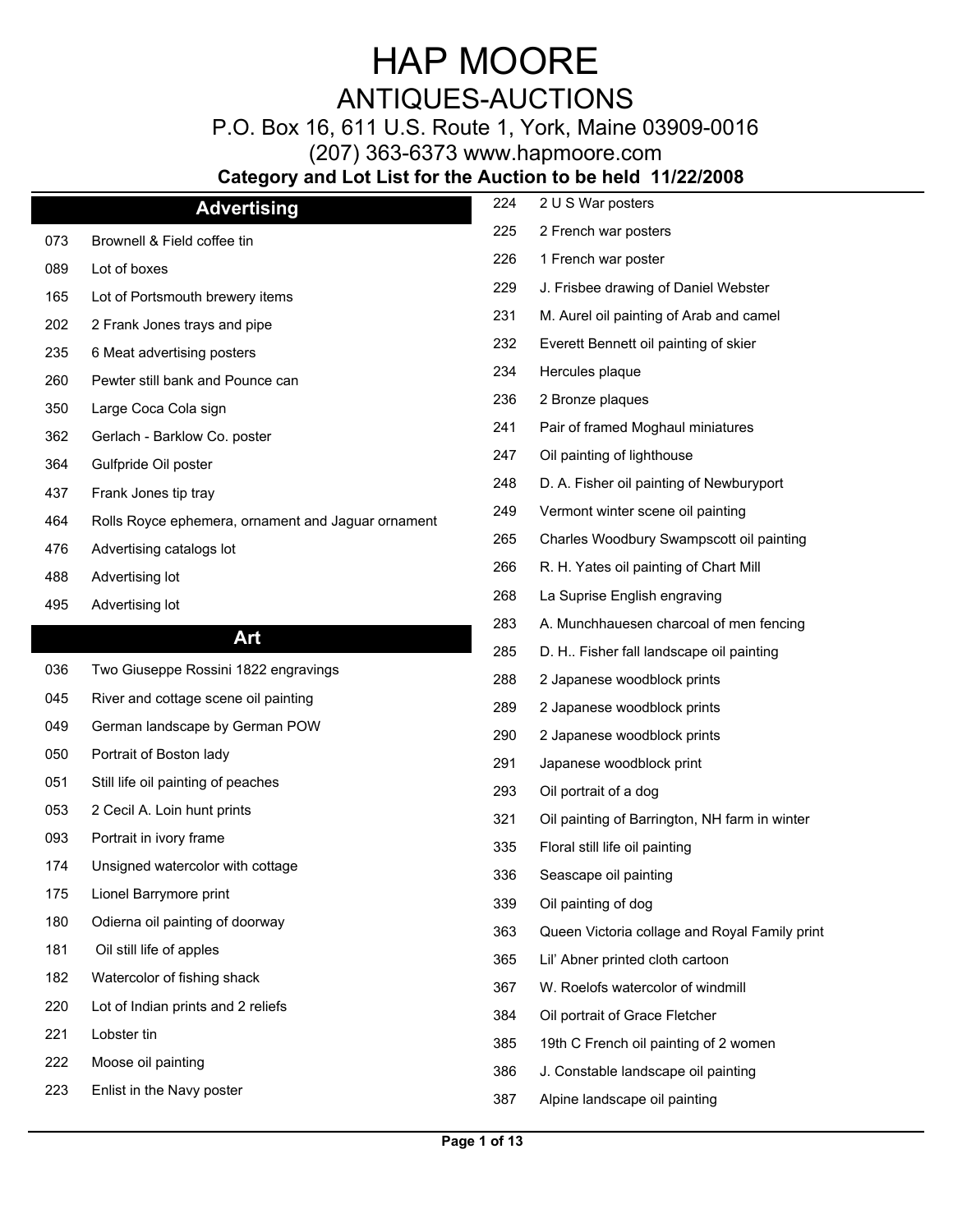P.O. Box 16, 611 U.S. Route 1, York, Maine 03909-0016

(207) 363-6373 www.hapmoore.com

| 388 | Oil painting landscape with figures                     | 460 | F. Bruce still life of flowers oil painting  |
|-----|---------------------------------------------------------|-----|----------------------------------------------|
| 389 | Dutch School oil painting                               | 461 | J. Eliot Enneking oil painting of boats      |
| 390 | The End of the Mohegan Race oil painting by M. Thomas   | 462 | M. Coolidge fall landscape oil painting      |
| 391 | The Start of the Mohegan Race oil painting by M. Thomas | 463 | M. Coolidge landscape oil painting with farm |
| 392 | The Old Angel House oil painting by M. Thomas           | 468 | Charles Bragger oil painting of Frances Lake |
| 393 | Free Street, Portland, oil painting by M. Thomas        | 497 | Daniel Webster etching                       |
| 394 | Country Auction, Damariscotta, by M. Thomas             | 498 | 16 Victorian framed prints                   |
| 395 | K. Burrill oil painting of cows                         | 503 | Adeline Wolaver oil portrait                 |
| 396 | P. E. Chillmark watercolor riverscene                   | 519 | Sullivan Brothers poster                     |
| 397 | Norman Thomas oil painting Salvation Army Portalnd      | 520 | A Careless Word poster                       |
| 398 | Norman Thomas watercolor Mission in Mexico              | 521 | Americans Will Always Fight poster           |
| 399 | Norman Thomas watercolor Portland waterfront            | 522 | 4 Red Cross posters                          |
| 400 | Norman Thomas watercolor Mexican balcony                | 523 | Clear the Way poster                         |
| 401 | kameron Kent 1940 watercolor Pall Bearers               | 524 | 2 Transportation posters                     |
| 402 | Kameron Kent painting of industrial workers             | 525 | If You Tell and Must Children Die posters    |
| 404 | Marie Thomas watercolor still life                      | 526 | 2 Liberty Loan posters                       |
| 405 | Norman Thomas oil painting Long Island, Maine           | 527 | 2 Buy Bonds posters                          |
| 406 | 19th C Pastel fruit still llife                         | 528 | Propaganda and Rationing posters             |
| 407 | Norman Thomas 1936 etching "Red Light"                  | 529 | Victorian Fox Hunt print                     |
| 408 | Norman Thomas oil portrait Mexican Senorita             | 566 | W. Preston winter landscape                  |
| 409 | California boat scene by Leslie Thomas                  | 567 | Gersovity aquatint                           |
| 411 | Norman Thomas etching "The New Minerva"                 | 568 | Ewing print                                  |
| 412 | Old Master oil painting, as is                          | 569 | Ewing colored print                          |
| 413 | Seated Egyptian oil by Norman Thomas                    | 570 | Dewitt Hardy lithograph                      |
| 414 | Lobster trap Long Island watercolor by Norman Thomas    | 571 | Boegli acrylic male in field                 |
| 415 | Norman Thomas oil painting, Inside the Studio           | 572 | L. Cron "Owl" print                          |
| 416 | Tattooed Man oil painting by Norman Thomas              | 573 | Stoddard sea bird print                      |
| 417 | California boat scene oil painting by Leslie Thomas     | 575 | F. B. Godwin chalk portrait                  |
| 418 | Kameron Kent oil painting Mexican man in wind           | 576 | Adeline Tronzo oil of boy                    |
| 419 | Norman Thomas etching "The Street Sweeper"              | 577 | W. Sidney Cooper oil of sheep                |
| 420 | Norman Thomas sketch book                               | 580 | Buchterkirsch watercolor of Bahamas          |
| 422 | Poinsettia watercolor                                   | 600 | Lot of Water Follies posters                 |
| 459 | M. Storey print "Sunbeam"                               | 601 | America's Cup Challenge poster               |
|     |                                                         |     |                                              |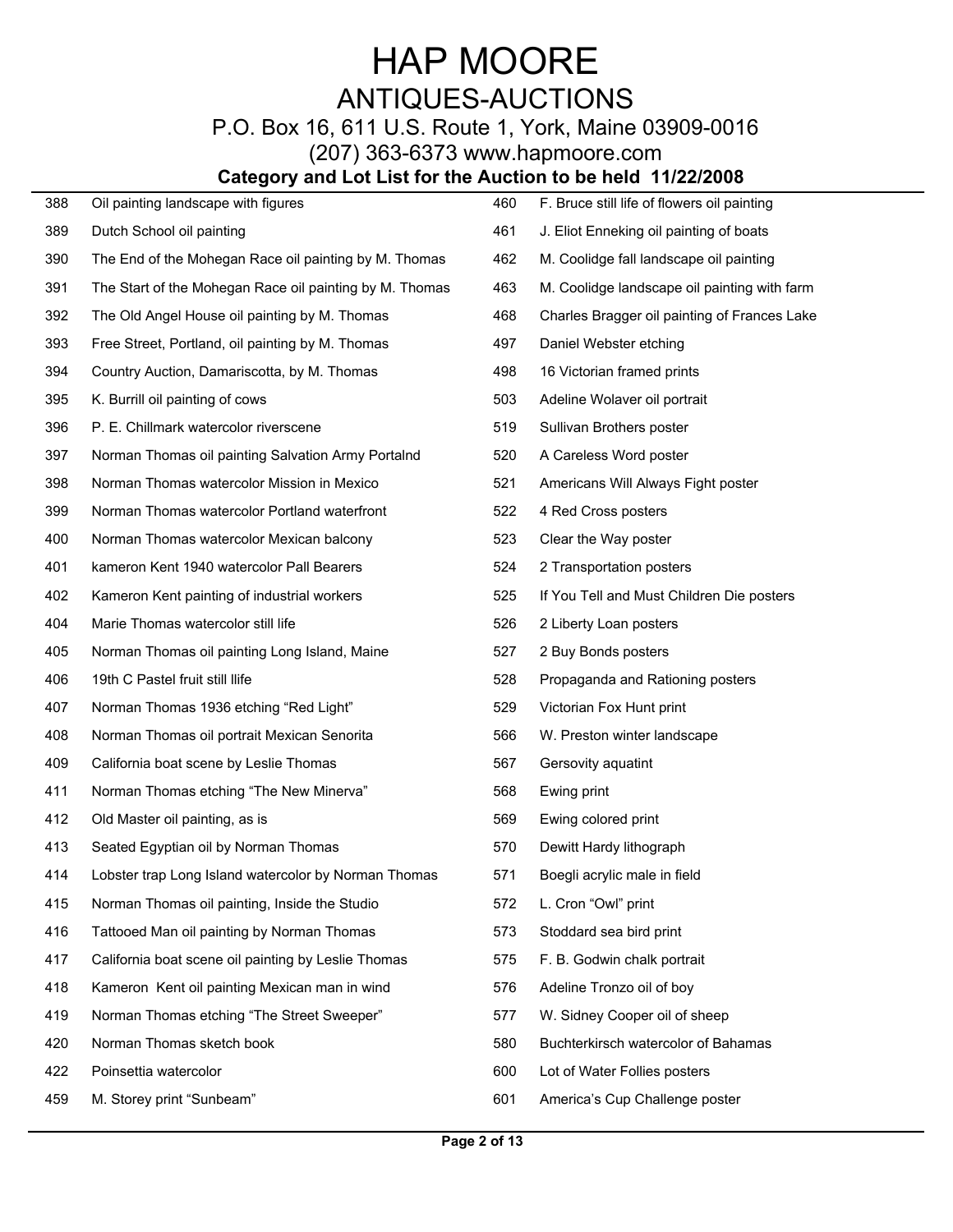### P.O. Box 16, 611 U.S. Route 1, York, Maine 03909-0016

(207) 363-6373 www.hapmoore.com

| 602 | Vegenite advertising poster                 | 731 | George Shedd fish house watercolor                    |
|-----|---------------------------------------------|-----|-------------------------------------------------------|
| 615 | 7 Paintings                                 | 732 | Bryden - Wills "Parsons Beach" watercolor             |
| 616 | 4 Oil paintings                             | 733 | Levi Blum "The Escartion" print                       |
| 701 | W. Turner "Red Sea Colander"                | 734 | Jayne Dwyer "Stripe up the Band"                      |
| 702 | Greenwood "Fishing Boat" watercolor         | 735 | Wendy Turner "Purple Columbine"                       |
| 703 | Bumbeck etching of female nude              | 736 | Jayne Dwyer "Shapes and Colors" tempera               |
| 704 | Greenwood "Fishing Boat at Dock" watercolor | 737 | 2 Bryden - Wills watercolors                          |
| 705 | 3 Frederick Robbins etchings                | 738 | Calvin Libby "sailboats"                              |
| 706 | 2 Jayne Dwyer woodland watercolors          | 739 | Unsigned stone sculpture                              |
| 707 | Unsigned beach scene                        | 740 | Folio of city artist proofs                           |
| 708 | W. Bernier print of male figures            | 741 | Folio of Mexican art                                  |
| 709 | Wendy Turner "Wild Mustard"                 | 742 | Folio of misc. art works and 2 rolled pencil sketches |
| 710 | Carol T. Lummus "nouveau"                   | 743 | 5 Dwyer exterior watercolors                          |
| 711 | Sal Salinero 2 oils of apples               | 744 | Folio of J. Dwyer and misc. art                       |
| 712 | Wendy Turner watercolor of beet             | 745 | Robert Eric Moore "Maine Coast" watercolor            |
| 713 | Jacob Meyer "Reclining Nude"                | 746 | Beverly Hallam oil of buoys                           |
| 714 | Unsigned oil of two women in kitchen        | 747 | Sailboat etching                                      |
| 715 | Ron Hayes "Shell Cosmos" acrylic            | 748 | Kim Casey "Star Island" and Adam's Point gouache      |
| 716 | J. Greenwood Mission"watercolor             | 749 | M. Parrish "Leggings"                                 |
| 717 | Beatrice Orchard "Moonshot" print           | 750 | William Mitchell "Newbury Street #1"                  |
| 718 | Oil painting of party scene                 | 751 | Harvey Todd "Parade"                                  |
| 719 | 2 Parfitt street oils                       | 752 | 2 Carol Lummus cat etchings                           |
| 720 | Eugene Solot "Roxbury Rooftops"             | 753 | Carol Lummus "Beau Sox"                               |
| 721 | David Harrison Wright "Cayos" watercolor    | 754 | Carol Lummus 2 cat etchings                           |
| 722 | Sherry Palmer "Eliot Marsh"                 | 755 | Julie Maas etching of nude                            |
| 723 | Whittingham "Diggers" oil painting          | 756 | A. Adel and another cat etching                       |
| 724 | Whittingham "Street Scene"                  | 757 | 4 Misc. works of animals                              |
| 725 | John W. Patch panoramic watercolor          | 758 | Jayne Dwyer coastal watercolor                        |
| 726 | Jayne Dwyer Tempera "Barbara's Mess"        | 759 | M. Tronzo architectural oil painting                  |
| 727 | Jayne Dwyer "Male One Up"                   |     | <b>Books</b>                                          |
| 728 | Dean Miner watercolor of fishing boats      |     |                                                       |
| 729 | Jayne Dwyer Newcastle cottage watercolor    | 075 | 3 Vol. set Birds on North America by Forbush          |
| 730 | Jayne Dwyer river inlet watercolor          | 117 | Book: Arabian Nights                                  |
|     |                                             | 118 | The Rudiments of Architecture by Benjamin             |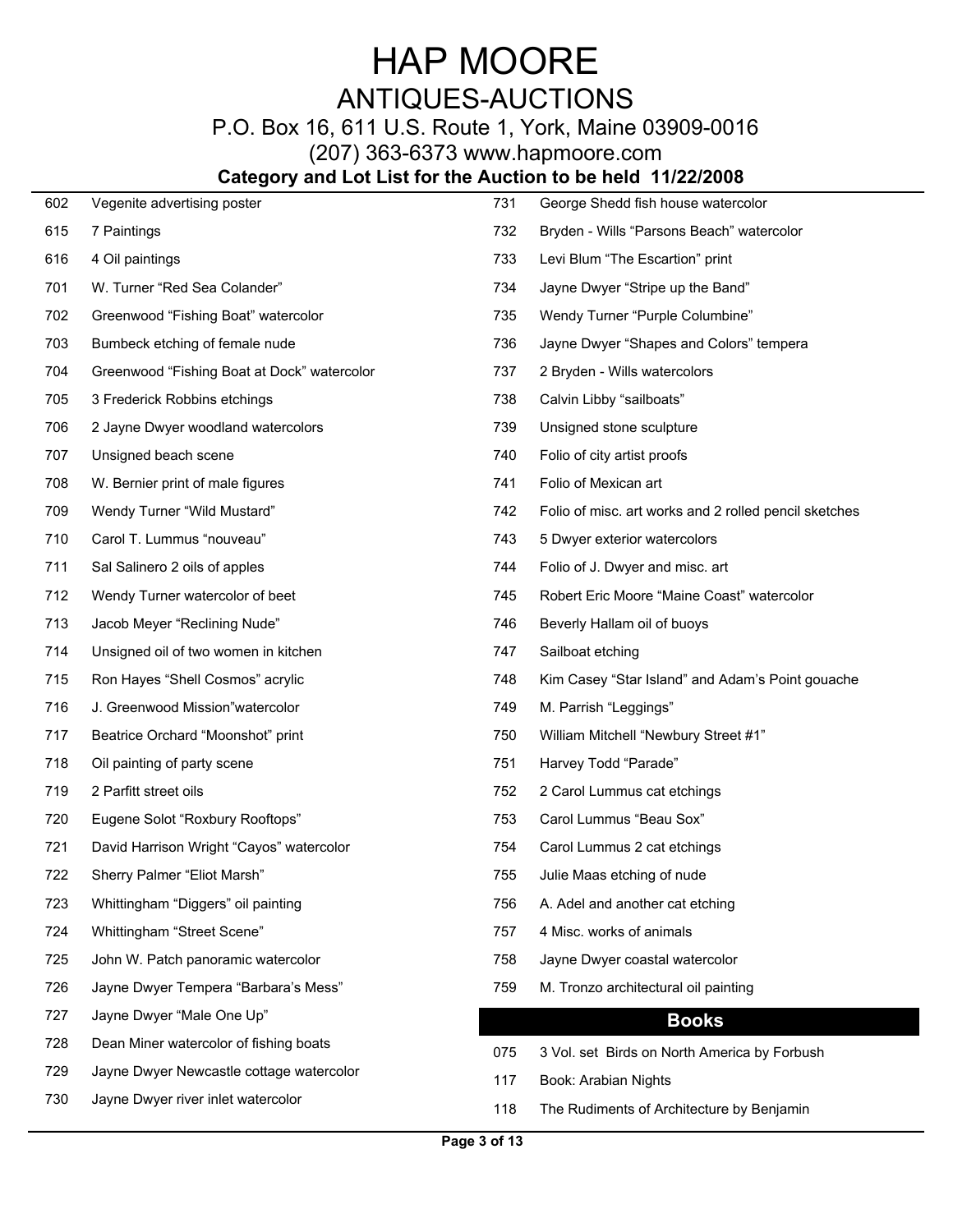P.O. Box 16, 611 U.S. Route 1, York, Maine 03909-0016

(207) 363-6373 www.hapmoore.com

**Category and Lot List for the Auction to be held 11/22/2008**

### **Carnival glass**

795 Animal buttons 116.000 Carnival glass 116.000 Carnival glass 116.00 Carnival glass 116.000 Carnival glass

| 119 | Inglis' Journey Throughout Ireland            |        | <b>Carnival glass</b>                                      |
|-----|-----------------------------------------------|--------|------------------------------------------------------------|
| 120 | Lot of misc books                             | 795    | Animal buttons                                             |
| 238 | 2 Vol. Notre Dame and Rubijat                 |        | China                                                      |
| 239 | Book: Ingoldsby Legend                        |        |                                                            |
| 240 | 2 Vol.: Persia and The Persian Question       | 001    | TV Limoges cider set                                       |
| 286 | Hegemann and Peets: Civic Art                 | 002    | R S Prussia berry set                                      |
| 301 | 4 Vol. LeJuif Errant and History of Billerica | 003    | 3 Piece Bunnykin set                                       |
| 306 | Book lot                                      | 004    | Limoges violet plaque                                      |
| 326 | Lot of books                                  | 005    | Limoges sailboat plaque                                    |
| 435 | Lot of P.T. Barnum books                      | 009    | T&V Limoges chocolate pot                                  |
| 489 | Lot of cook books                             | 011    | Royal Worcester pitcher with mask                          |
| 492 | Book lot                                      | 012    | Royal Worcester pitcher with flowers                       |
| 496 | Lot of children's books and puzzles           | 013    | Royal Worcester pitcher with gold flowers                  |
| 555 | Book lot                                      | 014    | Austrian double handled ewer                               |
| 556 | Book lot                                      | 016    | Royal Bayreuth miniature vase with polar bears and creamer |
| 557 | Book lot                                      | 017    | French vase with peasant girl                              |
| 561 | Scribner's book lot                           | 018    | E Furaud wall plaque                                       |
|     | <b>Buttons</b>                                | 029    | German cider set                                           |
|     |                                               | 030    | Pair of Leeds reticulated baskets                          |
| 786 | Enamels & pearl buttons                       | 037    | Flow blue platter                                          |
| 787 | Poke tin                                      | 159    | Lot of MInton china                                        |
| 788 | Large tray of mixed buttons                   | 161    | Pair of French urns                                        |
| 789 | Medium tray of mixed buttons                  | 164    | Lot of Chelsea china                                       |
| 790 | Tin w ith carded and military buttons         | 168    | Chinese export teapot                                      |
| 791 | Large poke tin                                | 188    | Copper luster pitcher and mug                              |
| 792 | LArge tray of mixed buttons                   | $\sim$ |                                                            |

- 
- 794 Enamels, paperweight, Zodiac buttons 116.000 Buttons
- 796 Medium tray of mixed buttons 116.000 Buttons 120.000 Buttons 120.000 Buttons 120.000 Buttons 120
- 797 Heads and people buttons
- 798 Black glass buttons 116.000 Buttons 116.000 Buttons 116.000 Buttons 116.00 Buttons 116.000 Buttons 116.00
- 799 Misc. metal buttons 116.000 Buttons 116.000 Buttons 116.000 Buttons 116.000 Buttons 116.000 Buttons 116.00
- 800 Large lot of buttons 116.000 Buttons 116.000 Buttons 116.000 Buttons 116.000 Buttons 116.000 Buttons 116.00

| 238 | 2 Vol. Notre Dame and Rubijat                 |     |                                                            |
|-----|-----------------------------------------------|-----|------------------------------------------------------------|
| 239 | Book: Ingoldsby Legend                        |     | China                                                      |
| 240 | 2 Vol.: Persia and The Persian Question       | 001 | TV Limoges cider set                                       |
| 286 | Hegemann and Peets: Civic Art                 | 002 | R S Prussia berry set                                      |
| 301 | 4 Vol. LeJuif Errant and History of Billerica | 003 | 3 Piece Bunnykin set                                       |
| 306 | Book lot                                      | 004 | Limoges violet plaque                                      |
| 326 | Lot of books                                  | 005 | Limoges sailboat plaque                                    |
| 435 | Lot of P.T. Barnum books                      | 009 | T&V Limoges chocolate pot                                  |
| 489 | Lot of cook books                             | 011 | Royal Worcester pitcher with mask                          |
| 492 | Book lot                                      | 012 | Royal Worcester pitcher with flowers                       |
| 496 | Lot of children's books and puzzles           | 013 | Royal Worcester pitcher with gold flowers                  |
| 555 | Book lot                                      | 014 | Austrian double handled ewer                               |
| 556 | Book lot                                      | 016 | Royal Bayreuth miniature vase with polar bears and creamer |
| 557 | Book lot                                      | 017 | French vase with peasant girl                              |
| 561 | Scribner's book lot                           | 018 | E Furaud wall plaque                                       |
|     |                                               | 029 | German cider set                                           |
|     | <b>Buttons</b>                                | 030 | Pair of Leeds reticulated baskets                          |
| 786 | Enamels & pearl buttons                       | 037 | Flow blue platter                                          |
| 787 | Poke tin                                      | 159 | Lot of MInton china                                        |
| 788 | Large tray of mixed buttons                   | 161 | Pair of French urns                                        |
| 789 | Medium tray of mixed buttons                  | 164 | Lot of Chelsea china                                       |
| 790 | Tin w ith carded and military buttons         | 168 | Chinese export teapot                                      |
| 791 | Large poke tin                                | 188 | Copper luster pitcher and mug                              |
| 792 | LArge tray of mixed buttons                   | 189 | Lot of Elsmore & Forster ironstone                         |
| 793 | 4 Poke tins                                   | 197 | Set of Jones, McDuffee & Stratton ironstone                |
| 794 | Enamels, paperweight, Zodiac buttons          | 198 | Queen Victoria pitcher                                     |
| 796 | Medium tray of mixed buttons                  | 200 | Lot of 2 large bowls, pitcher & matching ironstone         |
| 797 | Heads and people buttons                      | 340 | Lot of china                                               |
| 798 | Black glass buttons                           | 458 | Lot of hand painted china                                  |
|     |                                               |     |                                                            |
| 799 | Misc. metal buttons                           | 479 | Pink and white chamber set                                 |

Blue and white chamber set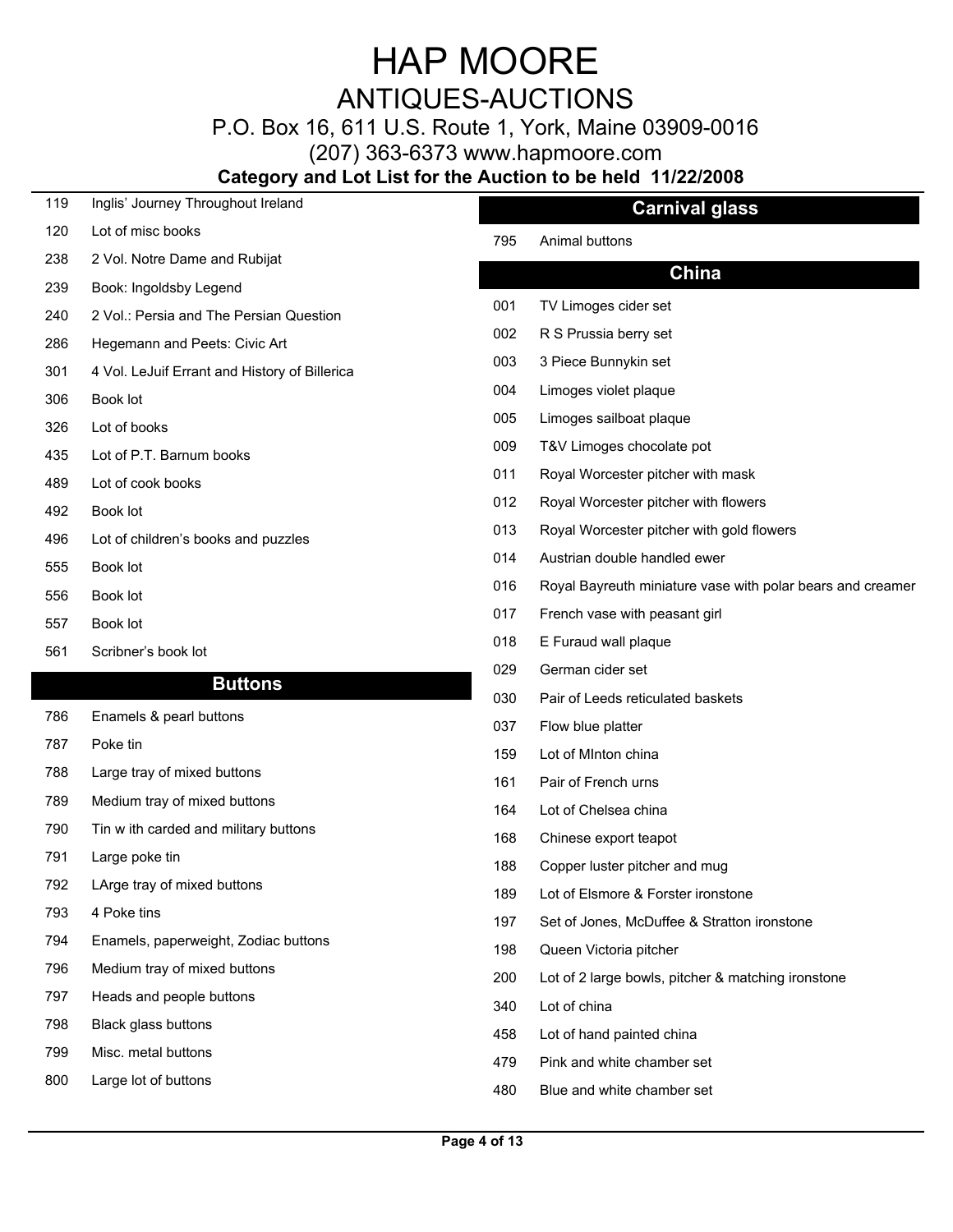P.O. Box 16, 611 U.S. Route 1, York, Maine 03909-0016

(207) 363-6373 www.hapmoore.com

#### **Category and Lot List for the A**

481 Pink and white chamber set 484 Lot of misc. china 116.000 China 116.000 China 116.000 China 116.000 China 116.000 China 116.000 China 116 **Civil War** 015 Open footed candy bowl with leaf decoration 027 Civil War powder flask 254 George Batchelder's Civil War discharge paper **Clocks** 191 Niagara Falls shelf clock 194 Queen Victoria Jubilee clock, watch fob and Canada coin 210 Prohibition clock 200 Clocks and 210 Clocks 210 Clocks and 216.000 Clocks 210.000 Clocks 200 Clocks 200 Clocks 200 Clocks 200 Clocks 200 Clocks 200 Clocks 200 Clocks 200 Clocks 200 Clocks 200 Clocks 200 Clocks 200 Cloc 294 Tall clock **116.000 Clocks and the Clocks of Clocks and Clocks and Clocks and Clocks and Clocks and Clocks and Clocks and Clocks and Clocks and Clocks and Clocks and Clocks and Clocks and Clocks and Clocks and Clocks a** 295 Tall clock the contract of the contract of the contract of the contract of the contract of the contract of the contract of the contract of the contract of the contract of the contract of the contract of the contract of 299 Tall clock the contribution of the contribution of the contribution of the contribution of the contribution of the contribution of the contribution of the contribution of the contribution of the contribution of the con 378 Oak tall clock the contract of the contract of the contract of Confederate Fractional Massachusetts and 508 Swedish tall clock **116.000 Clocks 116.000 Continental Currency** Continental Currency 610 Walnut shelf clock **116.000 Clocks in the clock of the clocks** 116.000 Control of the clocks in the clocks in the clocks in the clocks in the clocks in the clocks in the clocks in the clocks in the clocks in the clocks **Coins & Currency** 578 Lot of macerated currency 625 Great Britain 1968 gold sovereign 626 Mixed lot of world and US gold coins 627 18k gold bracelet with world coins 628 1927 \$2 1/2 gold 116.00 Coins & Currency and Coins & Currency and Currency and Currency and Currency and 629 1928A \$ Silver Certificate  $630$  Lot of 8 silver dollars  $662$  Coins  $662$  Coins  $662$  Coins  $662$  Coins  $662$  Coins  $662$  Coins  $662$  Coins  $662$  Coins  $662$  Coins  $662$  Coins  $662$  Coins  $662$  Coins  $662$  Coins  $662$  Coins  $662$  Coins  $662$  Coins 631 Canada silver medals 116.000 Coins Coins Coins Coins Coins Coins Coins Coins Coins Coins Coins Coins Coins 632 Lot of bronze medals **116.000 Coins & Coins & Coins & Coins & Coins & Currency** Coins & Currency Coins & Currency Coins & Currency Coins & Currency Coins & Currency Coins & Currency Coins & Currency Coins & Currency Co 633 Lot of 90% silver the compact of the Currency of Coins and Currency constant of the Currency of Currency of Currency of Currency of Currency of Currency of Currency of Currency of Currency of Currency of Currency of Cu 634 Lot of wheat cents **116.000 Coins and Coins Access** 666 Cot of Uncut sheets Bank of the state of South Carolina 635 Lot of silver the compact of the coins of the coins of the coins of the coins of the coins of the coins of the coins of the coins of the coins of the coins of the coins of the coins of the coins of the coins of the coi 636 Lot of 12 silver dollars in the compact of the coincidence of the Coins Box of postal envelopes and cards  $\sim$ 637 Lot of world coins and silver certificates 116.000 Coins 669 Box of empty stamp albums and stamp catalogs 638 1919 50 cent 116.00 Coins & Currency Coins & Coins & Coins & Currency Coins & Currency Coins & Currency Coins & Currency Coins & Currency Coins & Currency Coins & Currency Coins & Currency Coins & Currency Coins & Curr

|     | uction to be held 11/22/2008                                                     |
|-----|----------------------------------------------------------------------------------|
| 639 | 1906 \$5 gold                                                                    |
| 640 | 1812/11 50 cent                                                                  |
| 641 | Lot of Indian cents, cents and Civil War token                                   |
| 642 | Lot of world coins                                                               |
| 643 | 3 Half cents                                                                     |
| 644 | Lot of US and Columbian coins                                                    |
| 645 | Lot of silver dollars                                                            |
| 646 | Lot of coin boards                                                               |
| 647 | Lot of Large cent                                                                |
| 648 | Lot of Hibernia, Connecticut cents                                               |
| 649 | Lot of US coins                                                                  |
| 650 | Lot of Mixed US and world coins                                                  |
| 651 | 1652 Massachusetts Oak Tree 2 pence                                              |
| 652 | Lot of US notes and silver certificates                                          |
| 653 | Lot of Confederate, Fractional, Massachusetts and<br><b>Continental Currency</b> |
| 654 | Lot of US medals                                                                 |
| 655 | Lot of US and world note and silver certificates                                 |
| 656 | Lot of US and world coins                                                        |
| 657 | Lot of large cents                                                               |
| 658 | 2 Silver certificates                                                            |
| 659 | Alexander Humboldt bronze medal                                                  |
| 660 | Lot of world coins and currency                                                  |
| 661 | Lot of US notes, silver certificates and military payment<br>certificates        |
| 662 | 1862 \$2 Notes                                                                   |
| 663 | Lot of 40 Society of Medallist medals                                            |
| 664 | Lot of 7 medals                                                                  |
| 665 | Lot of world currency                                                            |
| 666 | Lot of Uncut sheets Bank of the state of South Carolina                          |
| 667 | Lot of 90% silver                                                                |
| 668 | Box of postal envelopes and cards                                                |
| 669 | Box of empty stamp albums and stamp catalogs                                     |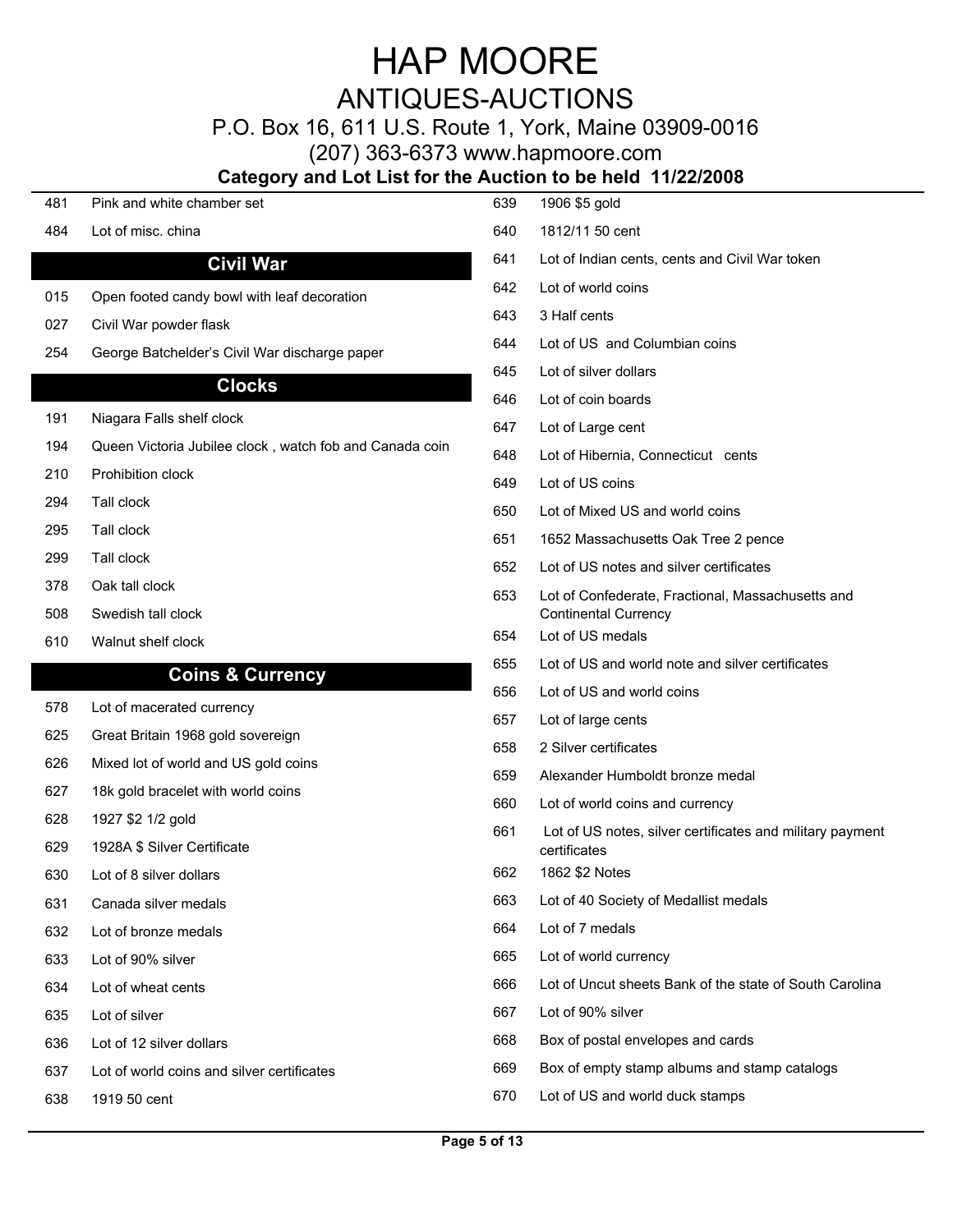P.O. Box 16, 611 U.S. Route 1, York, Maine 03909-0016

(207) 363-6373 www.hapmoore.com

#### **Category and Lot List for the Auction to be held 11/22/2008**

| 671 | US stamp albums                                          | 114 | Lot of dolls and doll clothes              |
|-----|----------------------------------------------------------|-----|--------------------------------------------|
| 672 | Lot of US mint and used stamps                           | 116 | French doll with clothes                   |
| 673 | lot of early stamped and unstamped covers                | 255 | Doll bed and clothes                       |
| 674 | Lot of US and world stamps and covers                    | 322 | Doll bed                                   |
| 675 | Lot of 5 US and world albums                             | 356 | Lot of 6 black dolls                       |
| 676 | Lot of US and world covers                               | 491 | Lot of dolls and accessories               |
| 677 | Lot of US and worldstamps                                | 531 | Bergmann bisque doll with clothes          |
| 678 | Lot of US and world covers and postal stationary         | 540 | Set of doll dishes and glass rocking horse |
| 679 | Lot of 1923 Silver certificate and 1864 \$50 Confederate | 542 | Tin doll carriage and bath tub             |
| 680 | Lot of 86 Sterling silver medals                         | 549 | China head doll with clothes               |
| 681 | Lot of US albums and stock books                         | 594 | Bisque head doll                           |
| 682 | Lot of US and world covers                               |     | <b>Ephemera</b>                            |
| 683 | Lot of US and world stamps                               | 035 | Vellum page form World Chronicle 1483      |
| 684 | #630 White Plains souvenir sheet MH                      | 304 | Ephemera lot                               |
| 685 | #1 Used stamp on paper                                   | 486 | Lot of ephemera                            |
| 686 | US album                                                 | 612 | Framed York County map                     |
| 687 | #C1-C11 MH                                               |     |                                            |
| 688 | Lot of official stamps                                   |     | <b>Furniture</b>                           |
| 689 | Mercury dime album                                       | 042 | Carved marble top stand                    |
| 690 | Lot of US and UN first day covers                        | 043 | 2 Carved marble top plant stands           |
| 691 | Lot of US and world covers                               | 044 | Tapered leg Pembroke table                 |
| 692 | Lot of worldwide stamps                                  | 052 | Inlaid card table                          |
| 693 | Lot of US and world albums                               | 063 | L & JG Stickley desk #531                  |
| 694 | Box of mint stamps                                       | 065 | Victorian walnut desk                      |
| 695 | 5 US and world albums                                    | 067 | One drawer stand                           |
| 696 | Box of US and wold covers                                | 173 | Wicher photographers chair                 |
| 697 | Box of US and world covers and postage                   | 185 | Tripod tilt table                          |
| 698 | Lot of mixed US coins and 1863 Civil War token           | 186 | Adirondack table                           |
| 699 | Lot of mixed US coins and Japan mpc note                 | 215 | Mission oak ottoman                        |
|     | <b>Dolls</b>                                             | 270 | Maple highboy                              |
|     |                                                          | 271 | Rope leg oak stand                         |

- 088 Lot of doll dishes 116.000 Dolls and the 116.000 Dolls and the 116.000 Dolls and the 116.000 Dolls and the 1 272 Gold gilt split column mirror
- 111 Effanbee doll with clothes 116.000 Dolls 116.000 Dolls 116.000 Dolls 116.000 Dolls 116.000 Dolls 116.000 Dolls 116.000 Dolls 116.00 Dolls 116.00 Dolls 116.00 Dolls 116.00 Dolls 116.00 Dolls 116.00 Dolls 116.00 Dolls 11 Sheraton style sofa

113 Lot of white doll colthes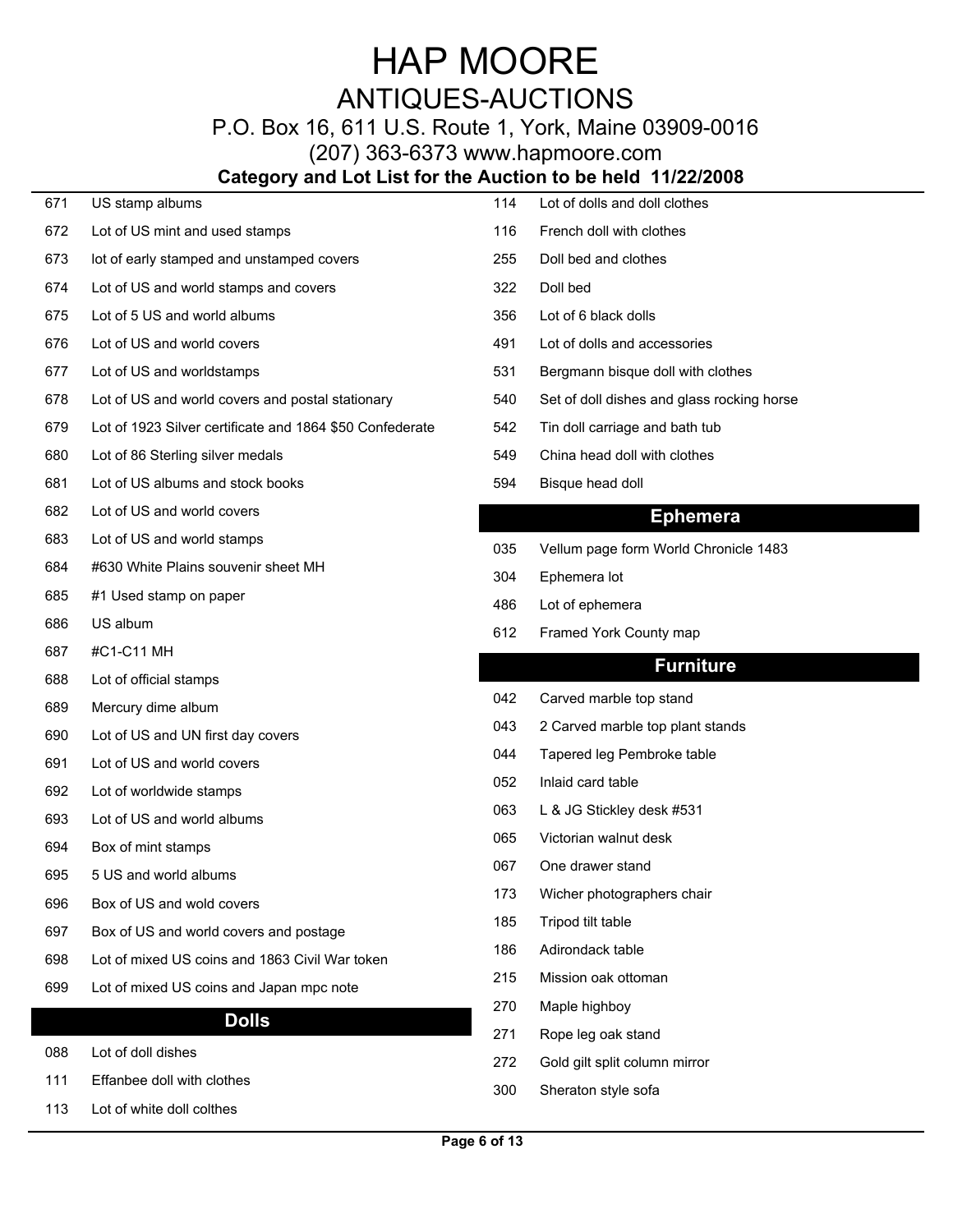P.O. Box 16, 611 U.S. Route 1, York, Maine 03909-0016

(207) 363-6373 www.hapmoore.com

| 302 | Library table                         | 502 | 6 Board chest                               |
|-----|---------------------------------------|-----|---------------------------------------------|
| 303 | Writing desk                          | 507 | Pennsylvania hutch table                    |
| 315 | L. Stickley comb-back armchair        | 530 | 20th C. Walnut china cabinet                |
| 316 | Comb back rocker                      | 548 | 3 Victorian shelves and Oriental mirror     |
| 317 | Hanging cupboard                      | 564 | Continental carved storage box              |
| 318 | Gold gilt split column mirror         | 617 | Shoe foot hutch table                       |
| 319 | Oak table chair                       | 760 | Victorian sideboard                         |
| 320 | Green painted rope bed                | 761 | 5 Drawer oak chest                          |
| 331 | 2 Adirondack stands                   | 762 | Walnut pedestal and hanging shelf           |
| 332 | One drawer stand                      | 763 | Fall front lady's desk                      |
| 346 | Mahogany sideboard                    | 764 | Walnut what not shelf                       |
| 349 | Pair of wicker garden chairs          | 765 | Round oak china cabinet                     |
| 351 | Queen Victoria pressed back chair     | 766 | Open oak bookcase                           |
| 353 | Limbert 3 piece mission set           | 767 | One door oak bookcase                       |
| 354 | Canadian cupboard with carved beavers | 768 | Walnut hall tree                            |
| 355 | Oak Morris chair                      | 769 | Three piece oak bedroom set                 |
| 358 | Oak china cabinet                     | 770 | Mahogany Empire card table                  |
| 360 | Tabouret stand                        | 771 | Three piece walnut bedroom set and 2 chairs |
| 361 | Trocadero Bar and accessories         | 772 | 2 hide-covered trunks                       |
| 374 | Sideboard                             | 773 | 4 painted Hitchcock chairs                  |
| 375 | Center table                          | 774 | 7 cane-seated dining chairs                 |
| 376 | 2 Boudoir chairs                      | 775 | 6 oak dining chairs                         |
| 377 | Even arm sofa                         | 776 | 4 oak dining chairs                         |
| 421 | Sheraton style settee                 | 777 | Victorian marble top side table and stand   |
| 425 | Mount Lebanon rocker                  | 778 | 4 Drawer grained chest                      |
| 428 | 1 Drawer blanket chest                | 779 | One drawer stand                            |
| 429 | Bow front inlaid chest                | 780 | Grain painted pine commode                  |
| 442 | Mahogany pedestal                     | 781 | Mustard grained four drawer chest           |
| 443 | Carved arm chair and side chair       | 782 | Oval marble top stand                       |
| 445 | Paint decorated stand                 | 783 | Small oval marble top stand                 |
| 446 | Paint decorated cabinet               | 784 | Rectangular marble top stand                |
| 467 | Empire secretary                      |     |                                             |
| 501 | Green painted 6 board chest           |     |                                             |
|     |                                       |     |                                             |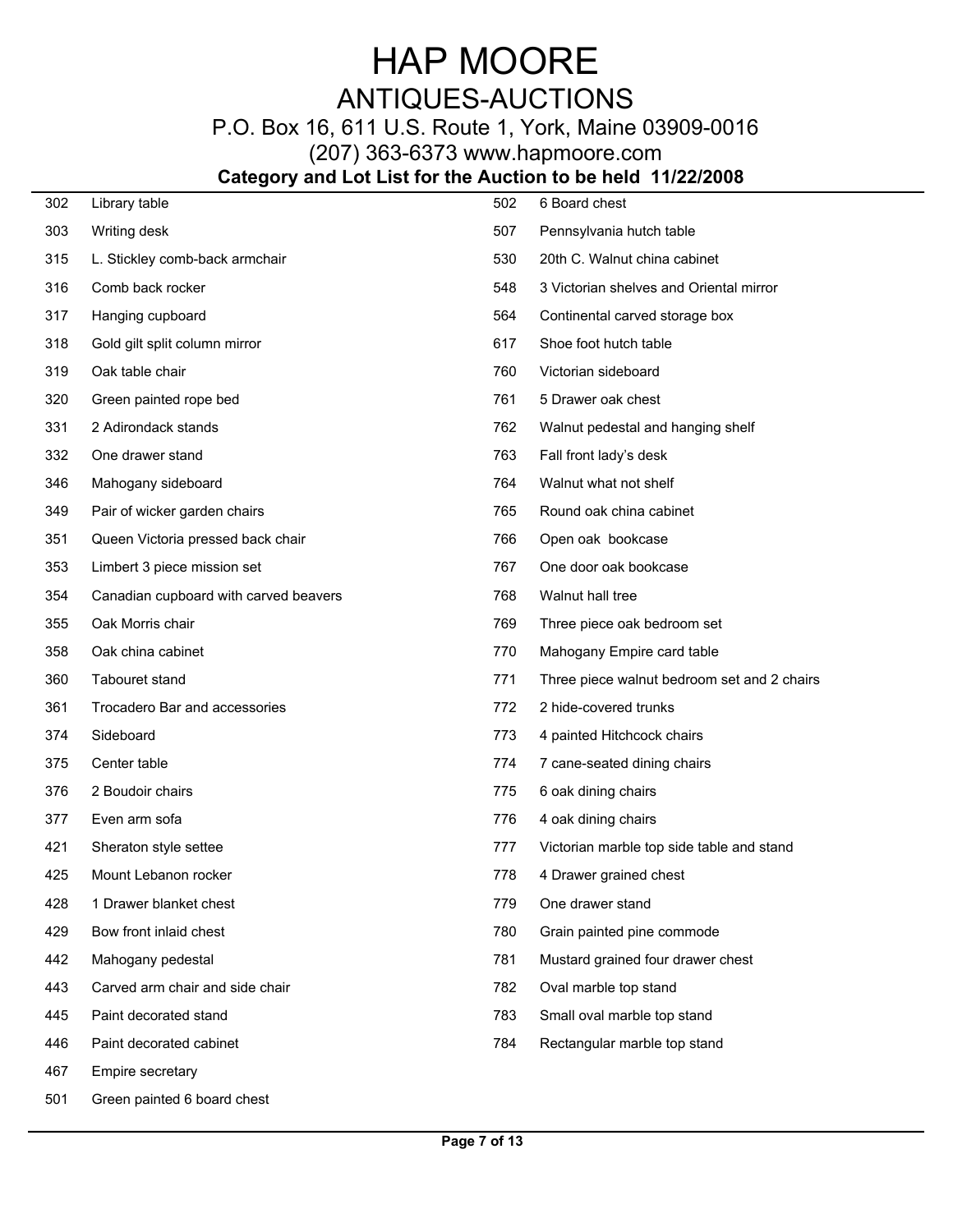P.O. Box 16, 611 U.S. Route 1, York, Maine 03909-0016

(207) 363-6373 www.hapmoore.com

|     | <b>General</b>                                            | 193 | Local souvenirs lot                         |
|-----|-----------------------------------------------------------|-----|---------------------------------------------|
| 019 | French bisque figural group                               | 199 | Lot of Penobscot and Iroqois baskets        |
| 020 | German lacy bisque porcelain dancers                      | 201 | Lot of misc. ironstone                      |
| 021 | 2 German lacy bisque porcelain ladies                     | 203 | Hiawata bust                                |
| 022 | Signed hand painted tray                                  | 204 | Ohio Indian statue                          |
| 028 | Pair of mirrored sconces                                  | 205 | Chief Watta Pop bust                        |
| 031 | Lot of misc. sterling items                               | 206 | Indian humidor                              |
| 032 | Lot of tapestry bags                                      | 207 | <b>Black Hawk bust</b>                      |
| 033 | 5 Lederer handbags                                        | 208 | Neptune statue                              |
| 034 | 2 Belleston and 3 other handbags                          | 209 | Lot of Indian pitchers, salt & peppers, etc |
| 046 | Dietz ship model                                          | 211 | Nautical diving helmet                      |
| 047 | Laura ship model                                          | 212 | 2 Boat models                               |
| 062 | Music box                                                 | 213 | Portsmouth Peace Treaty stein and tin       |
| 066 | Allspice tin                                              | 219 | USS Maine plaque                            |
| 068 | Folding screen                                            | 228 | Statue of Liberty ephemera lot              |
| 069 | Apothecary jar                                            | 230 | Framed college cards                        |
| 070 | Splint gathering basket                                   | 233 | 2 leaded glass panels                       |
| 080 | Reverse painted mirror with fruit                         | 242 | Bronze Buddha                               |
| 081 | Reverse painted mirror with house                         | 244 | 2 Cloisonné cache pots                      |
| 082 | Fireplace fender                                          | 245 | 2 Pieces of Orientalia                      |
| 083 | Lot of sea shells                                         | 246 | Pair of stained glass windows               |
| 084 | Knife box                                                 | 251 | Swing handle basket and decorated bellows   |
| 085 | Lot of feathers                                           | 253 | Pair girandole candlesticks                 |
| 087 | 2 Foot warmers                                            | 257 | 2 Painted trays                             |
| 091 | Sewing lot                                                | 258 | Lot of small mottos                         |
| 107 | Lot of lady's accessories                                 | 259 | 2 Oval Harvard Shaker pantry boxes          |
| 163 | Silver framed mirror                                      | 269 | Knife blade andirons                        |
| 167 | Lot of Portsmouth peace conference and misc. collectibles | 279 | 3 Plaster busts                             |
| 169 | Pair of Oriental figurines                                | 280 | Bacchus wall plaque                         |
| 176 | Sailboat hull model                                       | 287 | <b>Brass Buddha</b>                         |
| 183 | Pair of Oriental vases                                    | 292 | Blue decorated Charlestown crock            |
| 184 | 2 Pantry boxes                                            | 296 | Music box                                   |
| 192 | Niagara Falls souvenirs lot                               | 297 | Flag                                        |
|     |                                                           |     |                                             |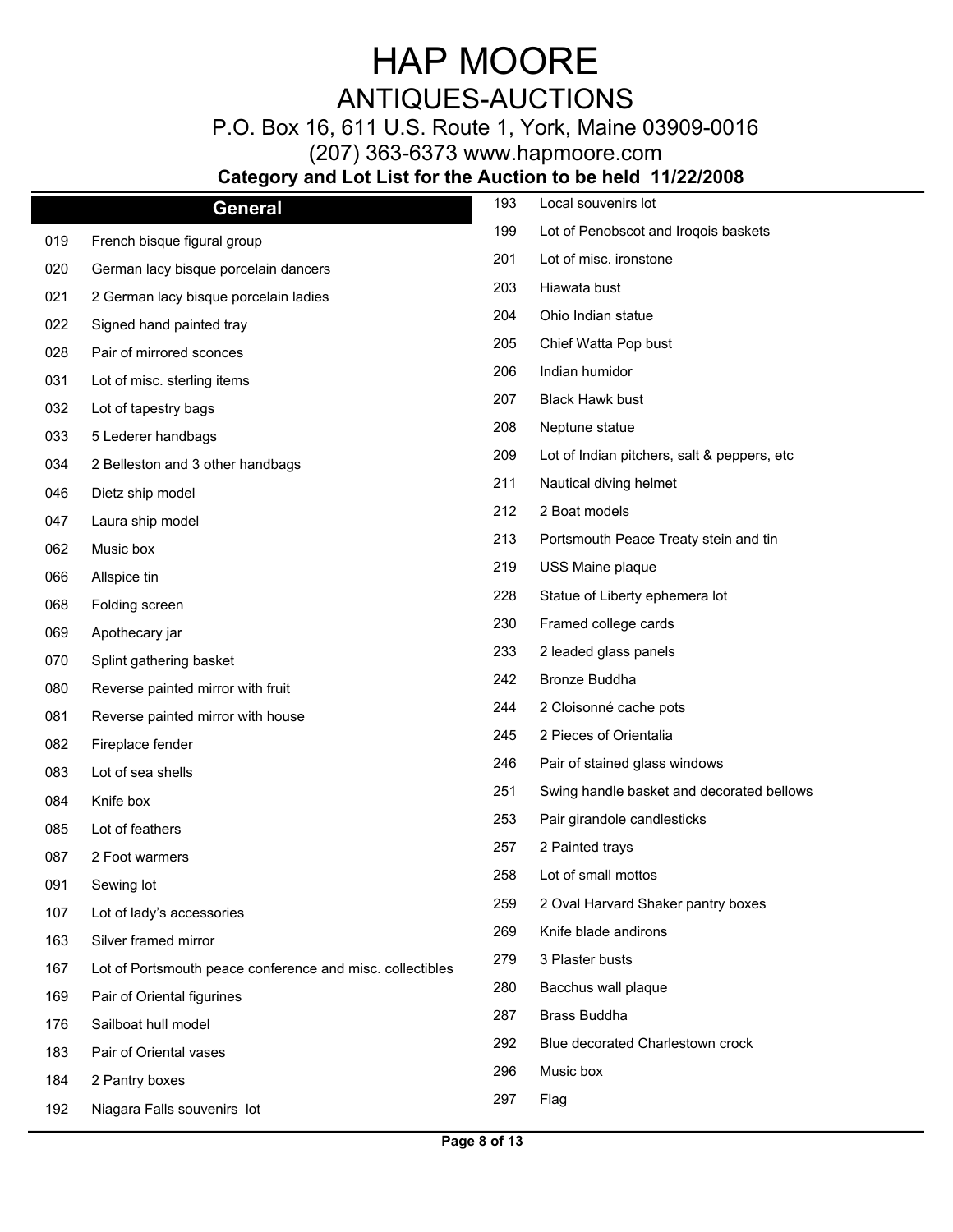### P.O. Box 16, 611 U.S. Route 1, York, Maine 03909-0016

(207) 363-6373 www.hapmoore.com

| 298 | Pair of Oriental shells                | 487 | Desk lot                                     |
|-----|----------------------------------------|-----|----------------------------------------------|
| 305 | Frame lot                              | 494 | 5 Gold frames                                |
| 307 | Lot of iron animals and cookie cutters | 499 | Pair of jamb hooks                           |
| 311 | Pewter bank and building bank          | 500 | 4 Walnut and framed photograph of York Court |
| 314 | Sewing bird and accessories            | 504 | German umbrella stand                        |
| 327 | Lap top desk                           | 506 | Helen Strong carved miniature bird           |
| 330 | Lot of bottles                         | 509 | Copper peanut roaster                        |
| 334 | Pair of brass andirons                 | 510 | Berry copper steamer                         |
| 342 | Lot of cast iron lamp brackets         | 536 | Bird cage                                    |
| 344 | Japanese bronze vase                   | 538 | Stereopticon and views                       |
| 347 | Indian bust                            | 539 | Lot of pocket knives                         |
| 348 | Standing Indian statue                 | 553 | Abacus                                       |
| 359 | Large lot of Bakelite flatware         | 554 | Woodenware lot                               |
| 369 | Drying Rack                            | 558 | Tool carrier                                 |
| 370 | Drying rack                            | 560 | Lot of lady's accessories                    |
| 371 | Blue painted pantry box                | 574 | Patriotic brass framed mirror                |
| 372 | Doctor's buggy                         | 579 | Henry Noyes Clark powder horn                |
| 373 | Sleigh                                 | 593 | Lot of desk items                            |
| 379 | Lot of small baskets and desk items    | 611 | 3 Straps of horse brasses                    |
| 424 | George Washington andirons             | 613 | Large lot of sewing and trim                 |
| 427 | Tramp Art box                          | 619 | Lot of baskets and woodenware                |
| 430 | Lot of baskets                         | 620 | Lot of coral and sea shells                  |
| 438 | Blown amber bottle                     |     | <b>Glass</b>                                 |
| 439 | Wooden horse                           | 007 | Pink opalescent vase                         |
| 454 | Gouda footed jar                       | 160 | Lot of Fostoria stemware                     |
| 456 | Beleek vase and footed vase            | 190 | Lot of misc. bird-decorated goblets          |
| 457 | Royal Bayreuth vase with cattle        | 312 | Red flash water set                          |
| 465 | Pair of Art Noveau bookends            | 313 | Cranberry piicher and vase                   |
| 469 | Carriage robe                          | 366 | Prohibition lot                              |
| 471 | <b>Buffalo horns</b>                   | 485 | Lot of misc. glassware                       |
| 472 | Deer head                              | 552 | Irridescent silver overlay jar               |
| 473 | Large deer head                        |     |                                              |
| 477 | Tinware lot                            |     |                                              |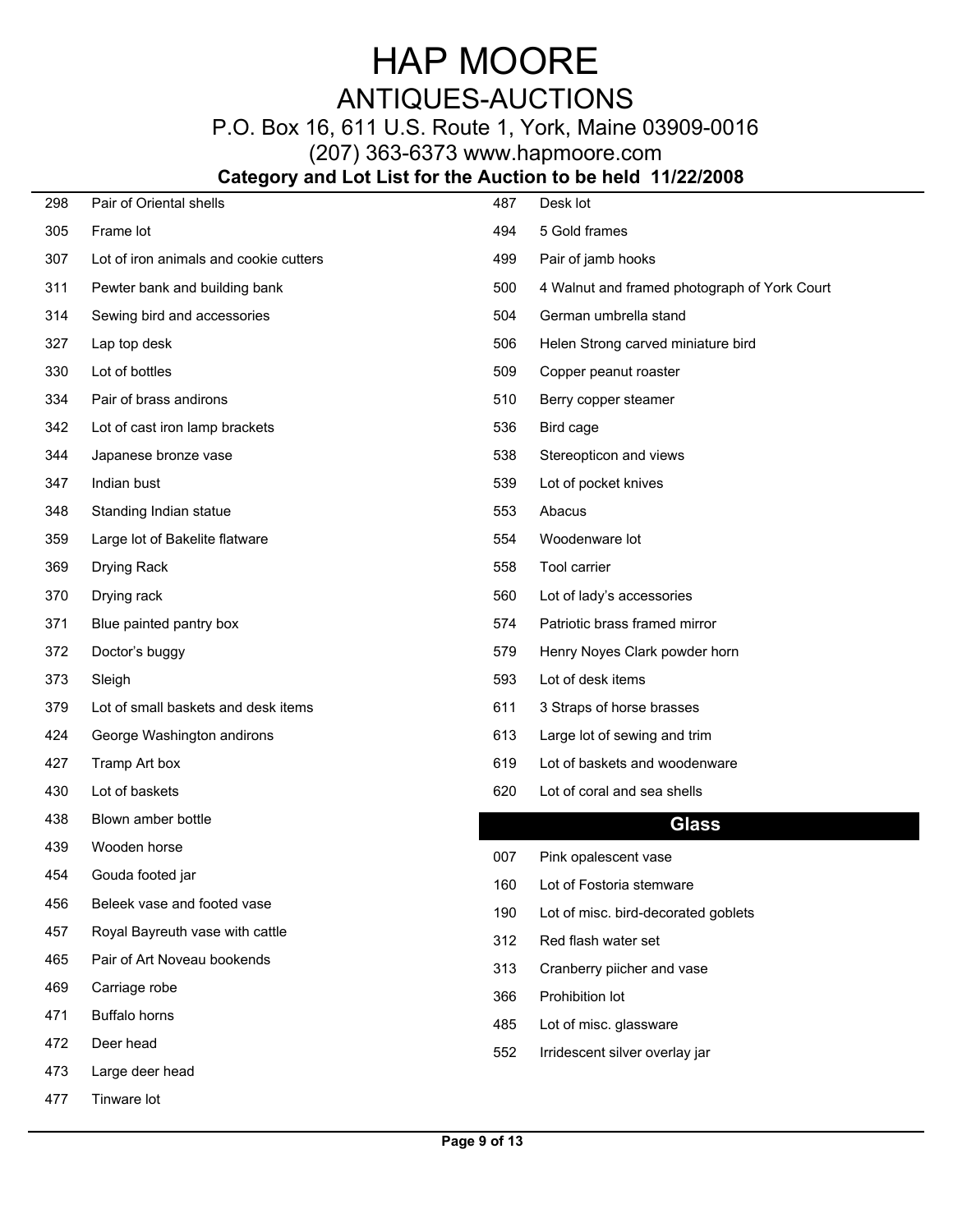P.O. Box 16, 611 U.S. Route 1, York, Maine 03909-0016

(207) 363-6373 www.hapmoore.com

|     | Category and Lot List for the Auction to be held 11/22/2008 |     |                                       |
|-----|-------------------------------------------------------------|-----|---------------------------------------|
|     | <b>Jewelry</b>                                              | 252 | Victorian glass table lamp            |
| 094 | Mourning necklace                                           | 263 | 4 Gilt metal sconces                  |
| 095 | Mourning brooch                                             | 274 | Slag glass table lamp                 |
| 170 | Stamp box and misc. jewelry and pocket watch                | 278 | Ribbed glass table lamp               |
| 171 | Lot of gold rings                                           | 309 | Lot of whale oil and other lamps      |
| 310 | Lot of misc. gold jewelry                                   | 345 | Victorian table lamp                  |
| 338 | Lot of gold jewelry                                         | 352 | 3 Table lamps                         |
| 448 | 14k Waltham pocket watch                                    | 368 | Signed L.C.T. irrid. shade            |
| 449 | 2 Hamilton 14k pocket watches                               | 382 | Lamp with prisms                      |
| 450 | 14k Hamilton pocket watch                                   | 426 | <b>Brass lantern</b>                  |
| 451 | Photo locket                                                | 483 | Lighting lot                          |
| 550 | Lot of costume jewelry                                      | 505 | Thai metallic lamp                    |
| 596 | 18k Gold link bracelet                                      | 544 | Lamb night light                      |
| 597 | 14k Gold link bracelet                                      |     | <b>Linens</b>                         |
| 598 | Lot of 14k, 18k and platinum rings                          | 493 | Lot of linens                         |
| 599 | 9k amethyst 3 stone ring                                    | 545 | Lot of 4 daily linen sets             |
| 603 | 14k Seedpearl brooch                                        | 547 | Arts and Craft linens                 |
| 604 | 18k Lady's Blecher style ring                               |     | <b>Military</b>                       |
| 605 | 14k Lady's diamond solitaire ring                           | 440 | 19th C Admiral's hat and sash         |
| 606 | 14k ring and slider watch chain                             | 447 | German cross                          |
| 607 | Lot of gold filled jewelry                                  | 582 | PA Militia shoulder belt plate        |
| 608 | Gold charm bracelet                                         | 583 | Harmian style tongue plate            |
| 618 | Lot of misc. costume jewelry                                | 584 | Louisiana rectangle belt buckle       |
| 621 | Lady's platinum, 18k diamond and blue sapphire bar pin      | 585 | Officer eagle belt plate              |
| 622 | Lady's platinum diamond and blue sapphire ring              | 586 | Monstrat Viam 1741 belt buckle        |
| 623 | Lady's platinum diamond and pink coral ring                 | 587 | Texas/Mississippi sword belt plate    |
| 624 | Lady's 18k yellow gold ring                                 | 588 | Two pc. "CS" belt plate               |
| 700 | Lady's 14k gold and platinum blue sapphire diamond ring     | 589 | G. A. R. rectangular belt buckle      |
|     | <b>Lighting</b>                                             | 590 | Canada snake buckle                   |
| 072 | 2 Garden lanterns                                           | 591 | Pair CSA "Atlanta" style belt buckles |
| 214 | Starboard light                                             | 592 | <b>British Army button</b>            |
| 250 | 2 Pierced lanterns                                          | 785 | Washington Greys buclke               |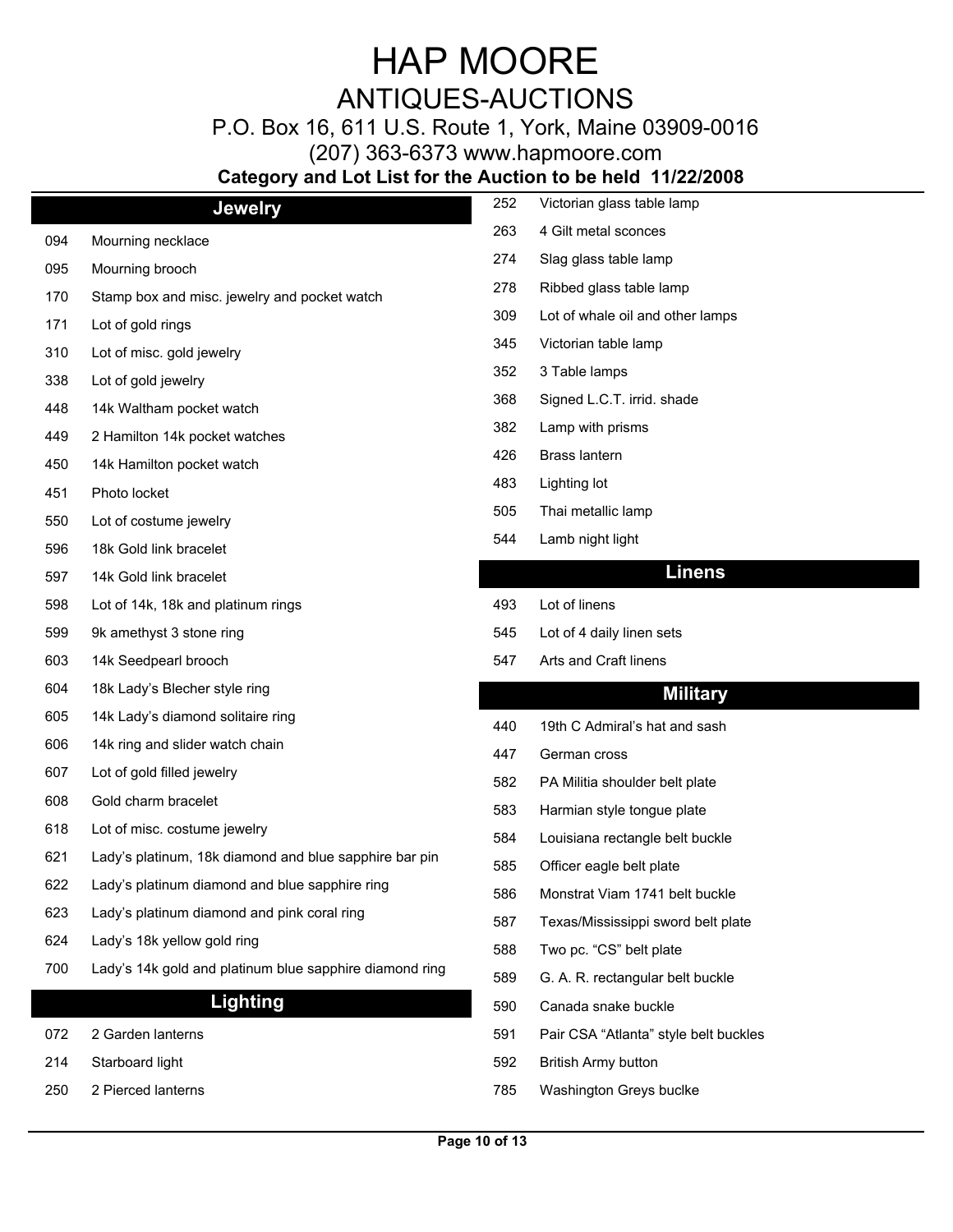P.O. Box 16, 611 U.S. Route 1, York, Maine 03909-0016

(207) 363-6373 www.hapmoore.com

|     | Photography                             |     | <b>Rugs</b>                     |
|-----|-----------------------------------------|-----|---------------------------------|
| 092 | 2 Photograph albums                     | 131 | Hooked rug with Indian          |
| 162 | 3 Tintypes                              | 132 | Hooked rug                      |
| 172 | Edwin Booth photograph                  | 133 | 2 Hooked rugs                   |
| 273 | Lot of 20th C glass plate negatives     | 134 | 2Hooked rugs                    |
| 281 | Lot of cameras                          | 135 | Hooked rug                      |
| 308 | Photo lot                               | 136 | 3 Hooked rugs                   |
| 434 | 2 101 Ranch panoramic photographs       | 137 | 2 Hooked rugs                   |
| 436 | Civil War tintype                       | 138 | 2 Hooked rugs                   |
| 478 | Photographic lot                        | 139 | 5 Hooked rugs                   |
|     | <b>Postcards</b>                        | 140 | 2 Hooked rugs                   |
| 284 | Lot of postcards and albums             | 141 | Scalloped edge braided rug      |
| 329 | 2 Postcard albums                       | 142 | 2 Small floral Hooked rugs      |
| 431 | Lot of postcards                        | 143 | Scalloped table rug             |
| 482 | Postcard and greeting card lot          | 144 | Brick design Hooked rug         |
|     | <b>Pottery</b>                          | 145 | Geometric Hooked rug            |
|     |                                         | 146 | 2 Yarn sewn rugs                |
| 006 | Rosanne art pottery vase                | 147 | 2 Geometric hooked rugs         |
| 077 | Bird crock                              | 148 | Medallion design hooked rug     |
| 078 | Somerset decorated crock                | 149 | Penny mat                       |
| 079 | Fort Edward and paint decorated crock   | 150 | Rag rug                         |
| 187 | 2 Roseville vases                       | 264 | Floral hooked rug               |
| 195 | 4 Pottery vases                         | 333 | Floral hooked rug               |
| 256 | Pottery batter jug                      | 380 | 4'10" X 10' 3" prayer rug       |
| 328 | 3 Pieces of Roseville                   | 381 | 5' X 11" Oriental rug           |
| 341 | Lot of pottery                          | 383 | Oriental scatter rug            |
| 444 | Large black and orange vase             | 423 | Winter scene hooked rug, framed |
| 452 | Lot of pottery                          | 441 | 4 Oriental rugs                 |
| 453 | Omar Guild potpourri jar and small vase | 512 | Large Heriz Oriental rug        |
| 455 | Covered yellow ware butter crock        | 532 | Karastan Oriental rug           |
| 543 | Moorcroft dish                          | 562 | 8' X 3' 7" Oriental runner      |
| 609 | 2 Roseville planters                    | 563 | 11' X 3' 10" oriental runner    |
|     |                                         | 565 | Oriental scatter rug            |
|     |                                         |     |                                 |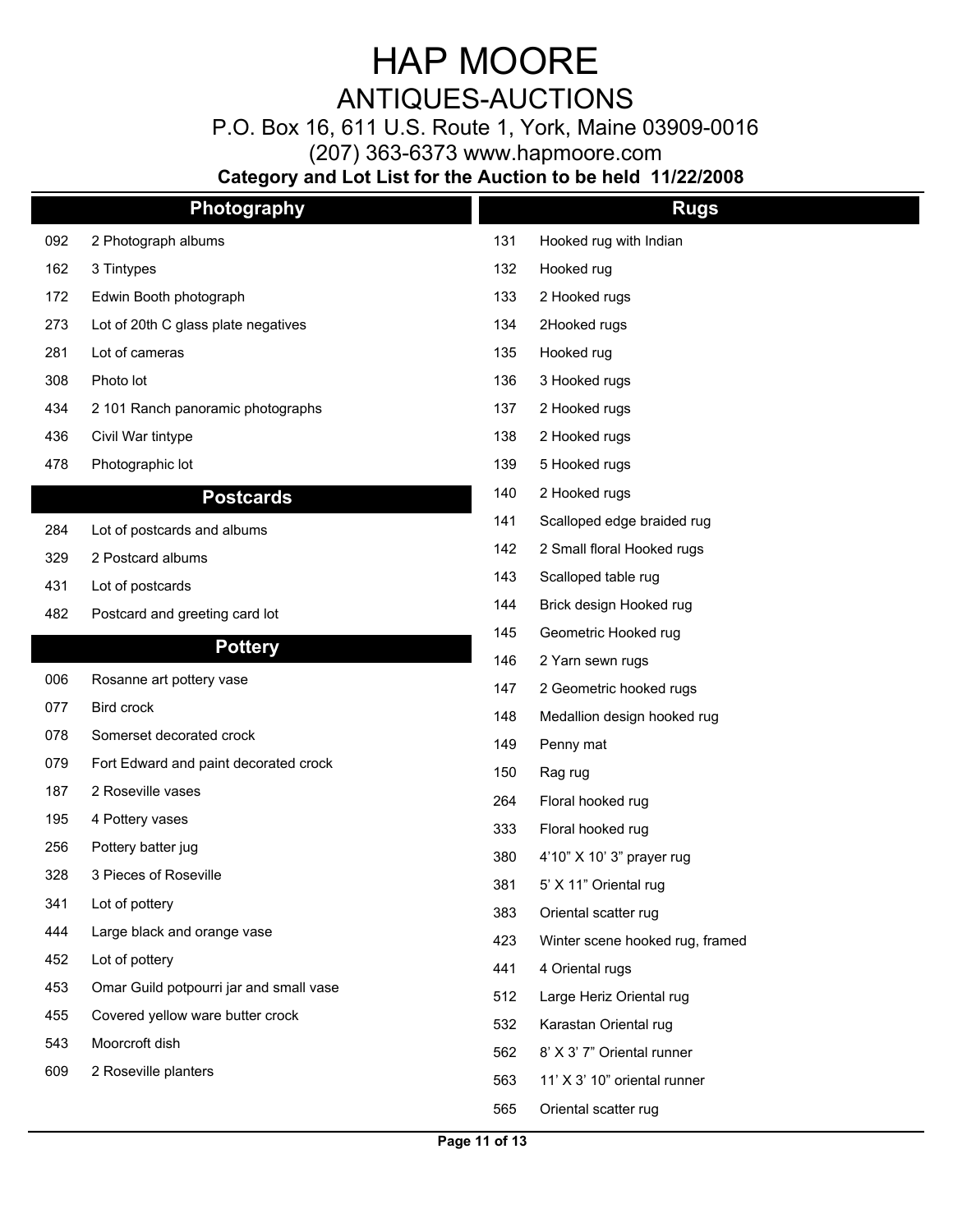P.O. Box 16, 611 U.S. Route 1, York, Maine 03909-0016

(207) 363-6373 www.hapmoore.com

|     | Valegory and Lot List for the Auditori to be held in IZZ/2000 |     |                                           |
|-----|---------------------------------------------------------------|-----|-------------------------------------------|
|     | <b>Silver</b>                                                 | 098 | Lot of baby's clothes                     |
| 008 | Lot of sterling service pieces                                | 099 | Lot of toddler's clothes                  |
| 023 | Lot of sterling flatware and utensils                         | 100 | Lot of girl's dresses                     |
| 024 | Silver coffee pot                                             | 101 | Lot of lady's night bonnets               |
| 025 | Sterling trimmed biscuit box                                  | 102 | Calico lady's bonnet                      |
| 026 | Lot of sterling items                                         | 103 | Lot of collars, bodices and handkerchiefs |
| 038 | Lot of sterling candlesticks                                  | 104 | Lot of adult white clothing               |
| 039 | Lot of misc sterling items                                    | 105 | Embroidered shawl                         |
| 040 | Lot of misc. sterling items                                   | 106 | 3 Top hats                                |
| 041 | Lot of sterling souvenir spoons                               | 109 | Lot of lady's hats and muffs              |
| 048 | Lot of misc sterling and coin silver                          | 110 | Lot of lady's hats                        |
| 166 | Lot of misc. sterling serving pieces                          | 112 | Lot of children's accessories             |
| 243 | 2 Coin silver wine coasters                                   | 115 | 2 Patchwork bags                          |
| 275 | 19 Pieces Tiffany sterling flatware                           | 121 | Red wool lady's dress                     |
| 276 | Lot of sterling and coin silver flatware                      | 122 | 2 Lace 1920'd dresses                     |
| 277 |                                                               | 123 | 2 Floral dresses                          |
|     | Lot of sterling utensils and small serving pieces             | 124 | Pink and blue gowns                       |
| 343 | Lot of sterling flatware                                      | 125 | 2 Velvet jackets and skirt                |
| 432 | Partial set of sterling flatware                              | 126 | 4 coats                                   |
| 433 | Lot of misc. sterling flatware                                | 127 | 3 Lady's dresses                          |
| 466 | Lot of misc. sterling                                         | 128 | 4 Lady's black dresses                    |
|     | <b>Textiles &amp; Clothing</b>                                | 129 | Lot of lady's black tops & jackets        |
| 054 | Flying Geese quilt                                            | 130 | Lot of misc. clothing                     |
| 055 | 2 Quilts                                                      | 151 | 2 Quilts                                  |
| 056 | Blue wool quilt                                               | 152 | 2 Quilts                                  |
| 057 | Lot of quilt tops, pieces and 1 quilt                         | 153 | 2 Quilts                                  |
| 058 | Tan and blue coverlet and orange piece                        | 154 | 2 Quilts                                  |
| 059 | 2 Coverlets blue and plaid                                    | 155 | Quilt                                     |
| 060 | 3 Homespuns                                                   |     |                                           |
| 061 | Lot of misc. homespuns                                        | 156 | 2 Quilt tops                              |
| 086 | Lot of trim                                                   | 157 | 2 Quilt tops                              |
| 096 | Lot of children's dresses and shoes                           | 158 | 3 Quilt tops                              |
| 097 | Child's red dress                                             | 216 | Queen Victoria coverlet                   |
|     |                                                               | 217 | Green Queen Victoria bedspread            |
|     |                                                               |     |                                           |